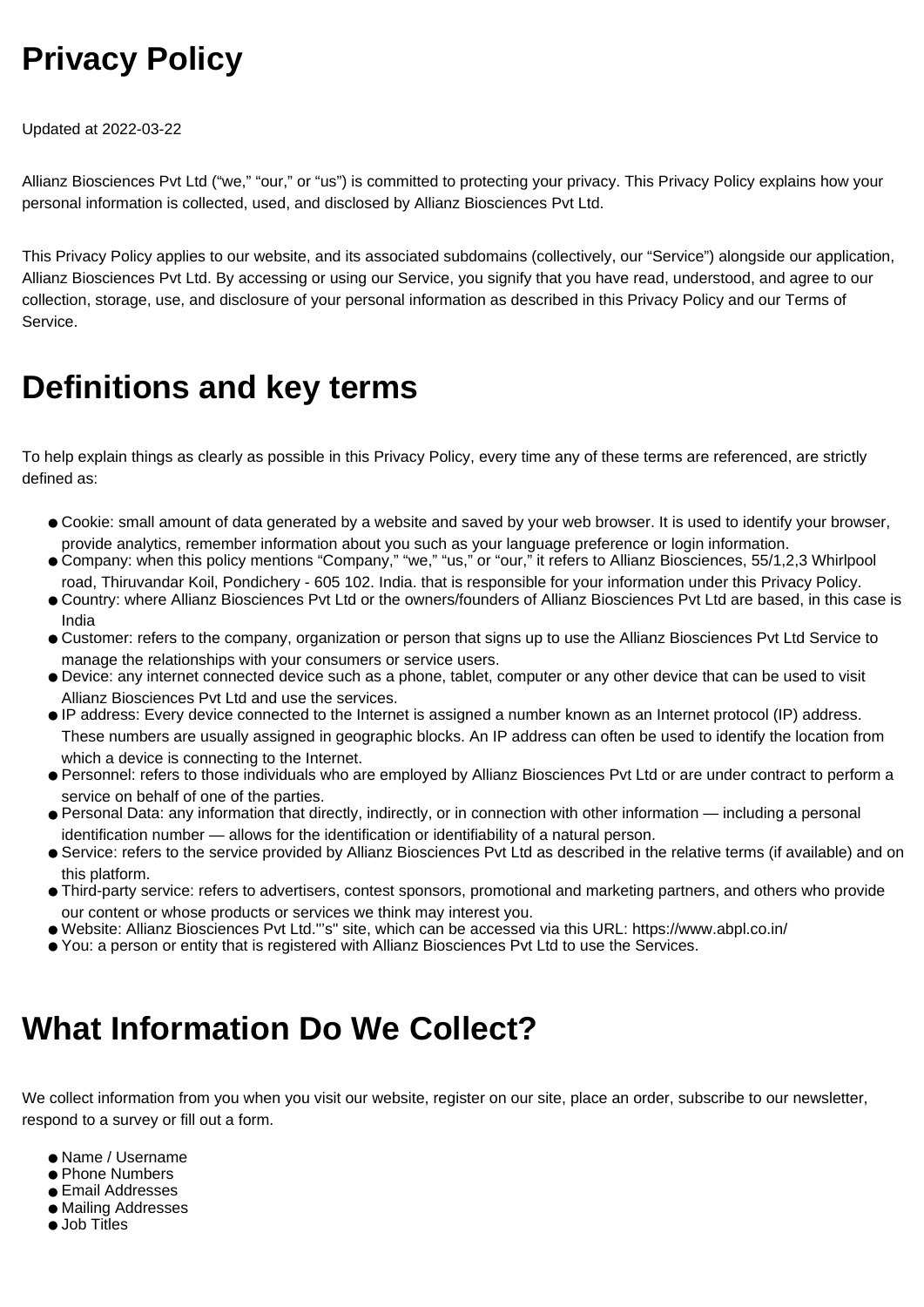## **How Do We Use The Information We Collect?**

Any of the information we collect from you may be used in one of the following ways:

- To personalize your experience (your information helps us to better respond to your individual needs)
- To improve our website (we continually strive to improve our website offerings based on the information and feedback we receive from you)
- To improve customer service (your information helps us to more effectively respond to your customer service requests and support needs)
- To process transactions
- To administer a contest, promotion, survey or other site feature
- To send periodic emails

# **When does Allianz Biosciences Pvt Ltd use end user information from third parties?**

Allianz Biosciences Pvt Ltd will collect End User Data necessary to provide the Allianz Biosciences Pvt Ltd services to our customers.

End users may voluntarily provide us with information they have made available on social media websites. If you provide us with any such information, we may collect publicly available information from the social media websites you have indicated. You can control how much of your information social media websites make public by visiting these websites and changing your privacy settings.

## **When does Allianz Biosciences Pvt Ltd use customer information from third parties?**

We receive some information from the third parties when you contact us. For example, when you submit your email address to us to show interest in becoming a Allianz Biosciences Pvt Ltd customer, we receive information from a third party that provides automated fraud detection services to Allianz Biosciences Pvt Ltd. We also occasionally collect information that is made publicly available on social media websites. You can control how much of your information social media websites make public by visiting these websites and changing your privacy settings.

# **Do we share the information we collect with third parties?**

We may share the information that we collect, both personal and non-personal, with third parties such as advertisers, contest sponsors, promotional and marketing partners, and others who provide our content or whose products or services we think may interest you. We may also share it with our current and future affiliated companies and business partners, and if we are involved in a merger, asset sale or other business reorganization, we may also share or transfer your personal and non-personal information to our successors-in-interest.

We may engage trusted third party service providers to perform functions and provide services to us, such as hosting and maintaining our servers and the website, database storage and management, e-mail management, storage marketing, credit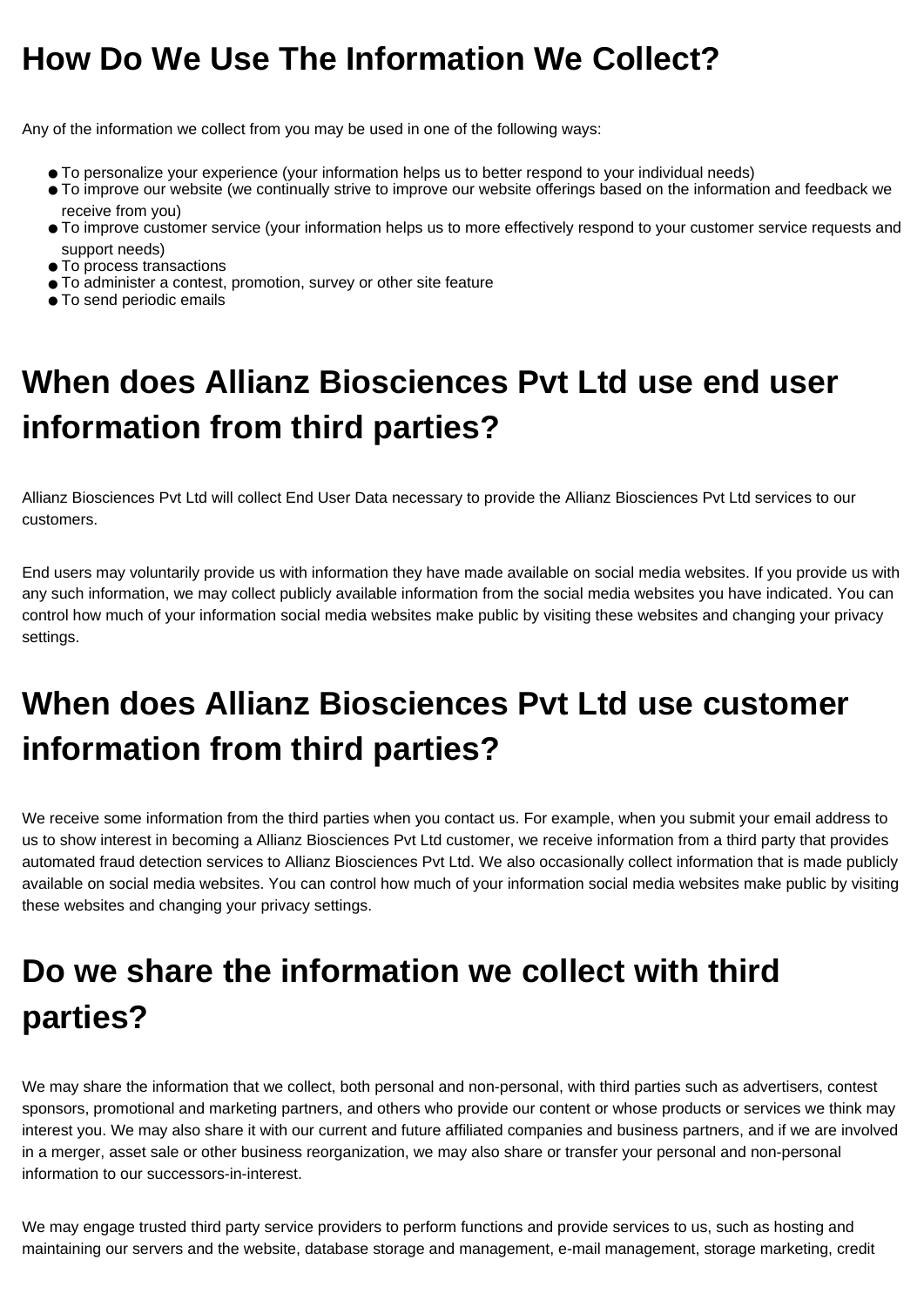card processing, customer service and fulfilling orders for products and services you may purchase through the website. We will likely share your personal information, and possibly some non-personal information, with these third parties to enable them to perform these services for us and for you.

We may share portions of our log file data, including IP addresses, for analytics purposes with third parties such as web analytics partners, application developers, and ad networks. If your IP address is shared, it may be used to estimate general location and other technographics such as connection speed, whether you have visited the website in a shared location, and type of the device used to visit the website. They may aggregate information about our advertising and what you see on the website and then provide auditing, research and reporting for us and our advertisers. We may also disclose personal and non-personal information about you to government or law enforcement officials or private parties as we, in our sole discretion, believe necessary or appropriate in order to respond to claims, legal process (including subpoenas), to protect our rights and interests or those of a third party, the safety of the public or any person, to prevent or stop any illegal, unethical, or legally actionable activity, or to otherwise comply with applicable court orders, laws, rules and regulations.

## **Where and when is information collected from customers and end users?**

Allianz Biosciences Pvt Ltd will collect personal information that you submit to us. We may also receive personal information about you from third parties as described above.

## **How Do We Use Your Email Address?**

By submitting your email address on this website, you agree to receive emails from us. You can cancel your participation in any of these email lists at any time by clicking on the opt-out link or other unsubscribe option that is included in the respective email. We only send emails to people who have authorized us to contact them, either directly, or through a third party. We do not send unsolicited commercial emails, because we hate spam as much as you do. By submitting your email address, you also agree to allow us to use your email address for customer audience targeting on sites like Facebook, where we display custom advertising to specific people who have opted-in to receive communications from us. Email addresses submitted only through the order processing page will be used for the sole purpose of sending you information and updates pertaining to your order. If, however, you have provided the same email to us through another method, we may use it for any of the purposes stated in this Policy. Note: If at any time you would like to unsubscribe from receiving future emails, we include detailed unsubscribe instructions at the bottom of each email.

## **How Long Do We Keep Your Information?**

We keep your information only so long as we need it to provide Allianz Biosciences Pvt Ltd to you and fulfill the purposes described in this policy. This is also the case for anyone that we share your information with and who carries out services on our behalf. When we no longer need to use your information and there is no need for us to keep it to comply with our legal or regulatory obligations, we'll either remove it from our systems or depersonalize it so that we can't identify you.

### **How Do We Protect Your Information?**

We implement a variety of security measures to maintain the safety of your personal information when you place an order or enter, submit, or access your personal information. We offer the use of a secure server. All supplied sensitive/credit information is transmitted via Secure Socket Layer (SSL) technology and then encrypted into our Payment gateway providers database only to be accessible by those authorized with special access rights to such systems, and are required to keep the information confidential. After a transaction, your private information (credit cards, social security numbers, financials, etc.) is never kept on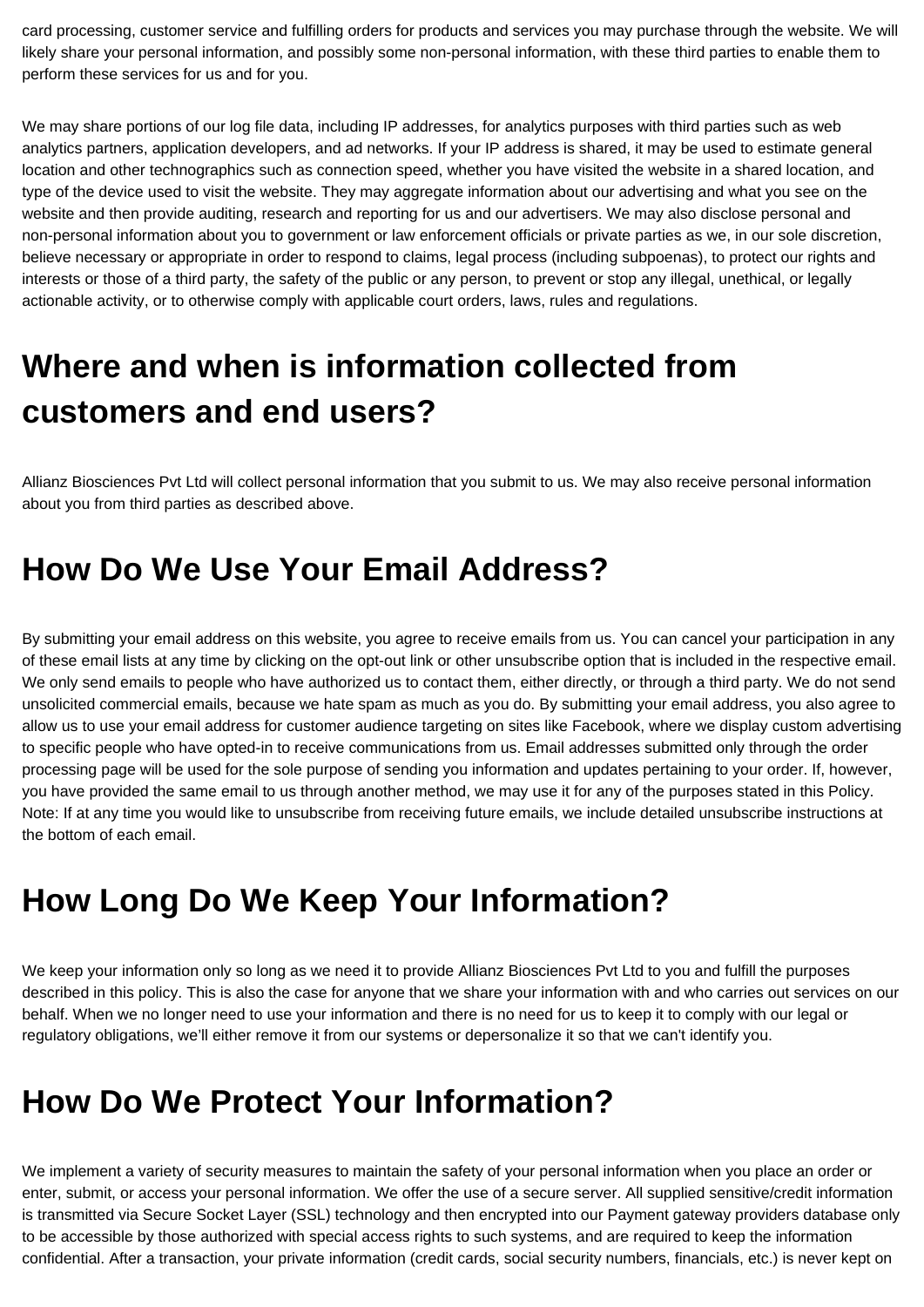file. We cannot, however, ensure or warrant the absolute security of any information you transmit to Allianz Biosciences Pvt Ltd or guarantee that your information on the Service may not be accessed, disclosed, altered, or destroyed by a breach of any of our physical, technical, or managerial safeguards.

### **Could my information be transferred to other countries?**

Allianz Biosciences Pvt Ltd is incorporated in India. Information collected via our website, through direct interactions with you, or from use of our help services may be transferred from time to time to our offices or personnel, or to third parties, located throughout the world, and may be viewed and hosted anywhere in the world, including countries that may not have laws of general applicability regulating the use and transfer of such data. To the fullest extent allowed by applicable law, by using any of the above, you voluntarily consent to the trans-border transfer and hosting of such information.

## **Is the information collected through the Allianz Biosciences Pvt Ltd Service secure?**

We take precautions to protect the security of your information. We have physical, electronic, and managerial procedures to help safeguard, prevent unauthorized access, maintain data security, and correctly use your information. However, neither people nor security systems are foolproof, including encryption systems. In addition, people can commit intentional crimes, make mistakes or fail to follow policies. Therefore, while we use reasonable efforts to protect your personal information, we cannot guarantee its absolute security. If applicable law imposes any non-disclaimable duty to protect your personal information, you agree that intentional misconduct will be the standards used to measure our compliance with that duty.

### **Can I update or correct my information?**

The rights you have to request updates or corrections to the information Allianz Biosciences Pvt Ltd collects depend on your relationship with Allianz Biosciences Pvt Ltd. Personnel may update or correct their information as detailed in our internal company employment policies.

Customers have the right to request the restriction of certain uses and disclosures of personally identifiable information as follows. You can contact us in order to (1) update or correct your personally identifiable information, (2) change your preferences with respect to communications and other information you receive from us, or (3) delete the personally identifiable information maintained about you on our systems (subject to the following paragraph), by cancelling your account. Such updates, corrections, changes and deletions will have no effect on other information that we maintain, or information that we have provided to third parties in accordance with this Privacy Policy prior to such update, correction, change or deletion. To protect your privacy and security, we may take reasonable steps (such as requesting a unique password) to verify your identity before granting you profile access or making corrections. You are responsible for maintaining the secrecy of your unique password and account information at all times.

You should be aware that it is not technologically possible to remove each and every record of the information you have provided to us from our system. The need to back up our systems to protect information from inadvertent loss means that a copy of your information may exist in a non-erasable form that will be difficult or impossible for us to locate. Promptly after receiving your request, all personal information stored in databases we actively use, and other readily searchable media will be updated, corrected, changed or deleted, as appropriate, as soon as and to the extent reasonably and technically practicable.

If you are an end user and wish to update, delete, or receive any information we have about you, you may do so by contacting the organization of which you are a customer.

#### **Personnel**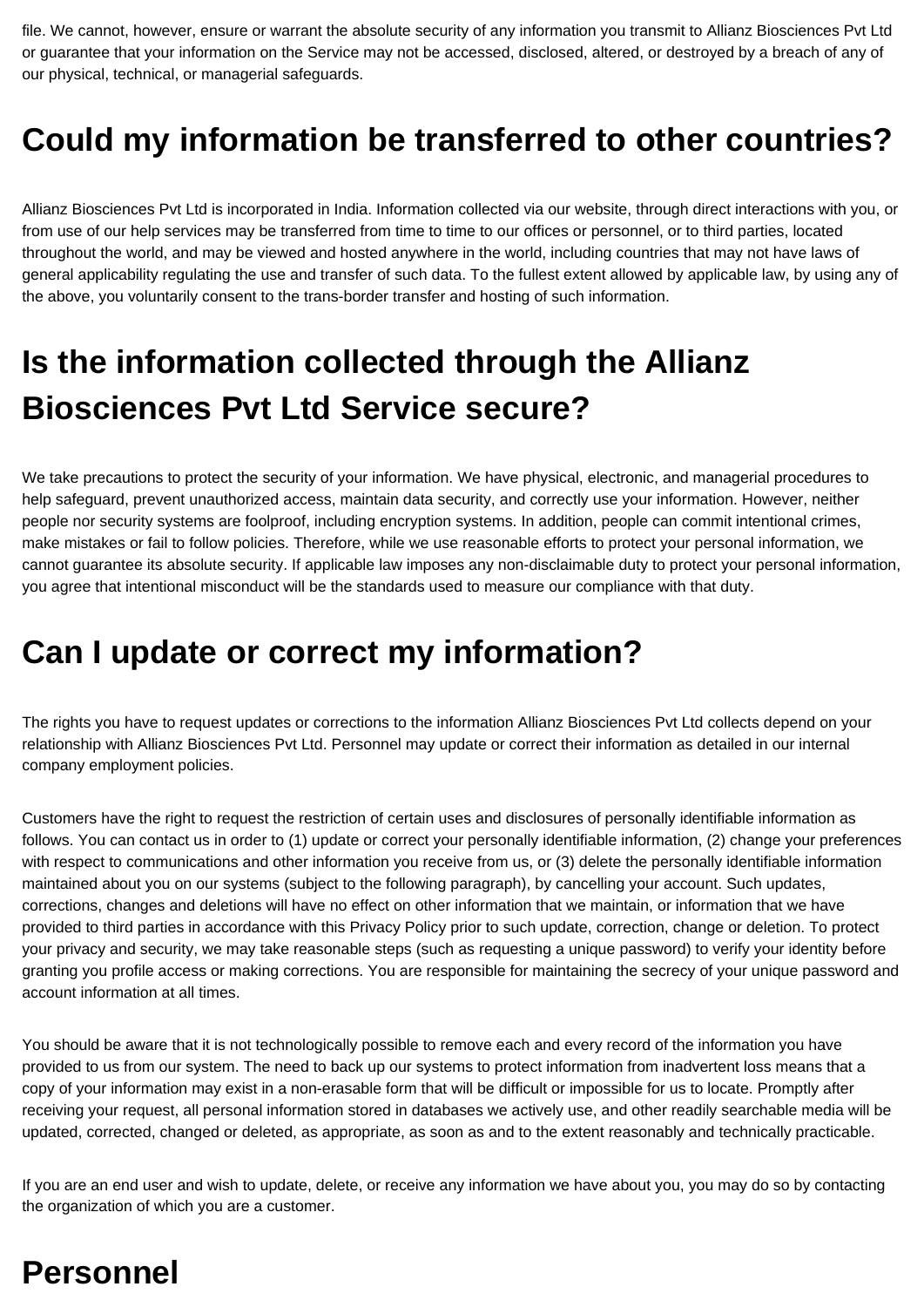If you are a Allianz Biosciences Pvt Ltd worker or applicant, we collect information you voluntarily provide to us. We use the information collected for Human Resources purposes in order to administer benefits to workers and screen applicants.

You may contact us in order to (1) update or correct your information, (2) change your preferences with respect to communications and other information you receive from us, or (3) receive a record of the information we have relating to you. Such updates, corrections, changes and deletions will have no effect on other information that we maintain, or information that we have provided to third parties in accordance with this Privacy Policy prior to such update, correction, change or deletion.

### **Sale of Business**

We reserve the right to transfer information to a third party in the event of a sale, merger or other transfer of all or substantially all of the assets of Allianz Biosciences Pvt Ltd or any of its Corporate Affiliates (as defined herein), or that portion of Allianz Biosciences Pvt Ltd or any of its Corporate Affiliates to which the Service relates, or in the event that we discontinue our business or file a petition or have filed against us a petition in bankruptcy, reorganization or similar proceeding, provided that the third party agrees to adhere to the terms of this Privacy Policy.

### **Affiliates**

We may disclose information (including personal information) about you to our Corporate Affiliates. For purposes of this Privacy Policy, "Corporate Affiliate" means any person or entity which directly or indirectly controls, is controlled by or is under common control with Allianz Biosciences Pvt Ltd, whether by ownership or otherwise. Any information relating to you that we provide to our Corporate Affiliates will be treated by those Corporate Affiliates in accordance with the terms of this Privacy Policy.

### **Governing Law**

This Privacy Policy is governed by the laws of India without regard to its conflict of laws provision. You consent to the exclusive jurisdiction of the courts in connection with any action or dispute arising between the parties under or in connection with this Privacy Policy except for those individuals who may have rights to make claims under Privacy Shield, or the Swiss-US framework.

The laws of India, excluding its conflicts of law rules, shall govern this Agreement and your use of the website. Your use of the website may also be subject to other local, state, national, or international laws.

By using Allianz Biosciences Pvt Ltd or contacting us directly, you signify your acceptance of this Privacy Policy. If you do not agree to this Privacy Policy, you should not engage with our website, or use our services. Continued use of the website, direct engagement with us, or following the posting of changes to this Privacy Policy that do not significantly affect the use or disclosure of your personal information will mean that you accept those changes.

## **Your Consent**

We've updated our Privacy Policy to provide you with complete transparency into what is being set when you visit our site and how it's being used. By using our website, registering an account, or making a purchase, you hereby consent to our Privacy Policy and agree to its terms.

## **Links to Other Websites**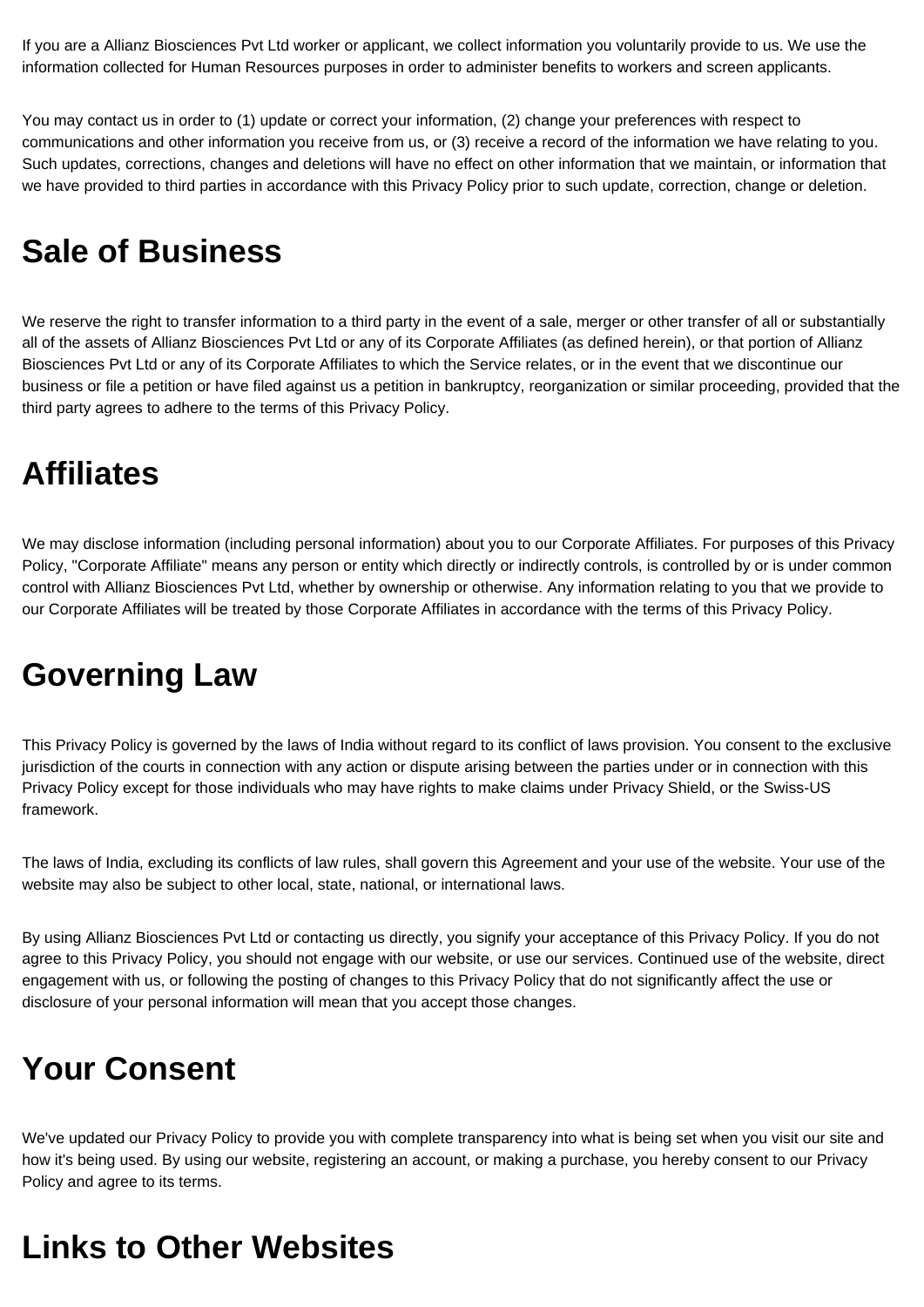This Privacy Policy applies only to the Services. The Services may contain links to other websites not operated or controlled by Allianz Biosciences Pvt Ltd. We are not responsible for the content, accuracy or opinions expressed in such websites, and such websites are not investigated, monitored or checked for accuracy or completeness by us. Please remember that when you use a link to go from the Services to another website, our Privacy Policy is no longer in effect. Your browsing and interaction on any other website, including those that have a link on our platform, is subject to that website's own rules and policies. Such third parties may use their own cookies or other methods to collect information about you.

# **Advertising**

This website may contain third party advertisements and links to third party sites. Allianz Biosciences Pvt Ltd does not make any representation as to the accuracy or suitability of any of the information contained in those advertisements or sites and does not accept any responsibility or liability for the conduct or content of those advertisements and sites and the offerings made by the third parties.

Advertising keeps Allianz Biosciences Pvt Ltd and many of the websites and services you use free of charge. We work hard to make sure that ads are safe, unobtrusive, and as relevant as possible.

Third party advertisements and links to other sites where goods or services are advertised are not endorsements or recommendations by Allianz Biosciences Pvt Ltd of the third party sites, goods or services. Allianz Biosciences Pvt Ltd takes no responsibility for the content of any of the ads, promises made, or the quality/reliability of the products or services offered in all advertisements.

### **Cookies for Advertising**

These cookies collect information over time about your online activity on the website and other online services to make online advertisements more relevant and effective to you. This is known as interest-based advertising. They also perform functions like preventing the same ad from continuously reappearing and ensuring that ads are properly displayed for advertisers. Without cookies, it's really hard for an advertiser to reach its audience, or to know how many ads were shown and how many clicks they received.

## **Cookies**

Allianz Biosciences Pvt Ltd uses "Cookies" to identify the areas of our website that you have visited. A Cookie is a small piece of data stored on your computer or mobile device by your web browser. We use Cookies to enhance the performance and functionality of our website but are non-essential to their use. However, without these cookies, certain functionality like videos may become unavailable or you would be required to enter your login details every time you visit the website as we would not be able to remember that you had logged in previously. Most web browsers can be set to disable the use of Cookies. However, if you disable Cookies, you may not be able to access functionality on our website correctly or at all. We never place Personally Identifiable Information in Cookies.

### **Blocking and disabling cookies and similar technologies**

Wherever you're located you may also set your browser to block cookies and similar technologies, but this action may block our essential cookies and prevent our website from functioning properly, and you may not be able to fully utilize all of its features and services. You should also be aware that you may also lose some saved information (e.g. saved login details, site preferences) if you block cookies on your browser. Different browsers make different controls available to you. Disabling a cookie or category of cookie does not delete the cookie from your browser, you will need to do this yourself from within your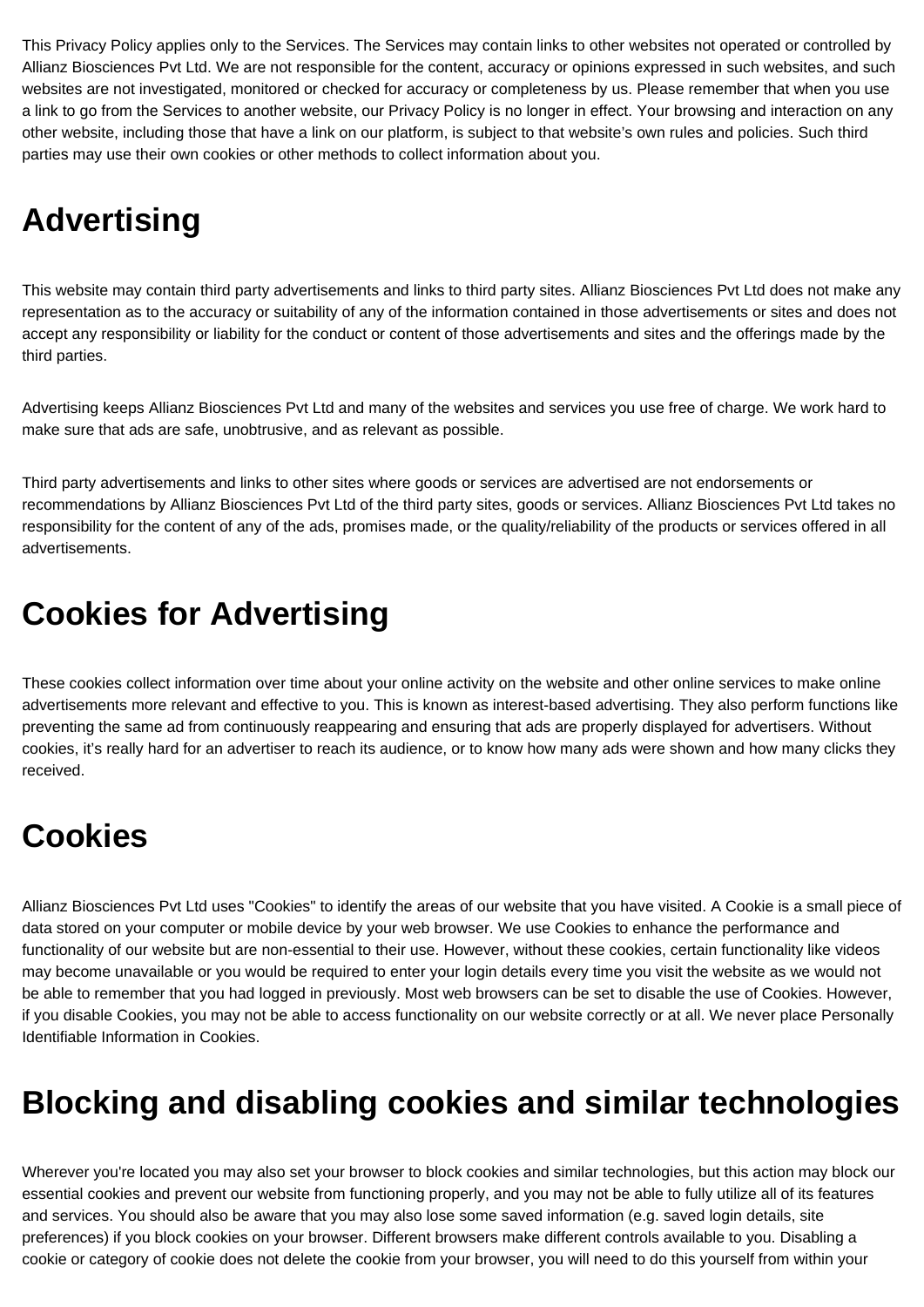browser, you should visit your browser's help menu for more information.

## **Kids' Privacy**

We do not address anyone under the age of 13. We do not knowingly collect personally identifiable information from anyone under the age of 13. If You are a parent or guardian and You are aware that Your child has provided Us with Personal Data, please contact Us. If We become aware that We have collected Personal Data from anyone under the age of 13 without verification of parental consent, We take steps to remove that information from Our servers.

## **Changes To Our Privacy Policy**

We may change our Service and policies, and we may need to make changes to this Privacy Policy so that they accurately reflect our Service and policies. Unless otherwise required by law, we will notify you (for example, through our Service) before we make changes to this Privacy Policy and give you an opportunity to review them before they go into effect. Then, if you continue to use the Service, you will be bound by the updated Privacy Policy. If you do not want to agree to this or any updated Privacy Policy, you can delete your account.

## **Third-Party Services**

We may display, include or make available third-party content (including data, information, applications and other products services) or provide links to third-party websites or services ("Third- Party Services").

You acknowledge and agree that Allianz Biosciences Pvt Ltd shall not be responsible for any Third-Party Services, including their accuracy, completeness, timeliness, validity, copyright compliance, legality, decency, quality or any other aspect thereof. Allianz Biosciences Pvt Ltd does not assume and shall not have any liability or responsibility to you or any other person or entity for any Third-Party Services.

Third-Party Services and links thereto are provided solely as a convenience to you and you access and use them entirely at your own risk and subject to such third parties' terms and conditions.

## **Facebook Pixel**

Facebook pixel is an analytics tool that allows you to measure the effectiveness of your advertising by understanding the actions people take on your website. You can use the pixel to: Make sure your ads are shown to the right people. Facebook pixel may collect information from your device when you use the service. Facebook pixel collects information that is held in accordance with its Privacy Policy

# **Tracking Technologies**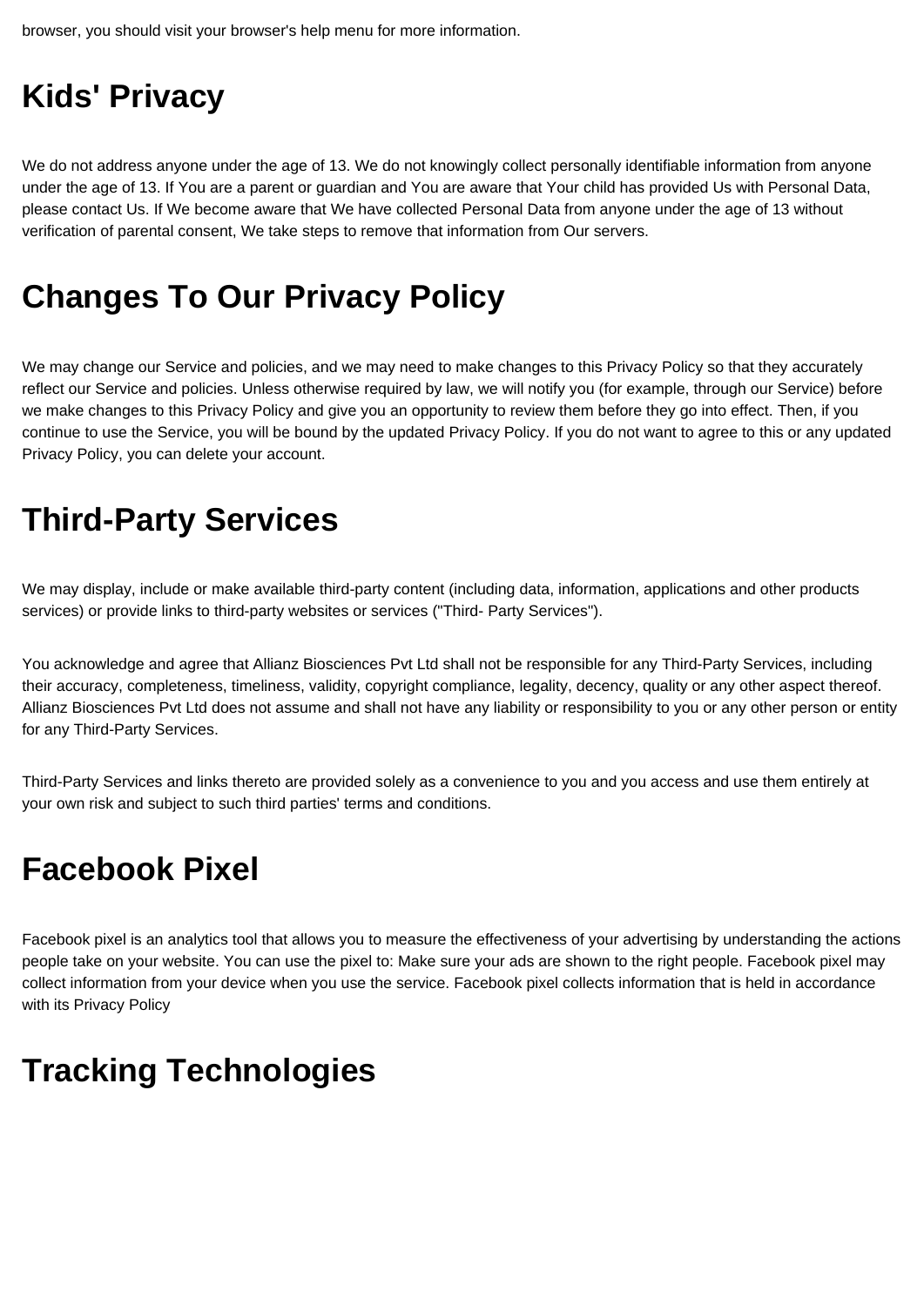Google Maps API is a robust tool that can be used to create a custom map, a searchable map, check-in functions, display live data synching with location, plan routes, or create a mashup just to name a few.

Google Maps API may collect information from You and from Your Device for security purposes.

Google Maps API collects information that is held in accordance with its Privacy Policy

# **Information about General Data Protection Regulation (GDPR)**

We may be collecting and using information from you if you are from the European Economic Area (EEA), and in this section of our Privacy Policy we are going to explain exactly how and why is this data collected, and how we maintain this data under protection from being replicated or used in the wrong way.

#### **What is GDPR?**

GDPR is an EU-wide privacy and data protection law that regulates how EU residents' data is protected by companies and enhances the control the EU residents have, over their personal data.

The GDPR is relevant to any globally operating company and not just the EU-based businesses and EU residents. Our customers' data is important irrespective of where they are located, which is why we have implemented GDPR controls as our baseline standard for all our operations worldwide.

### **What is personal data?**

Any data that relates to an identifiable or identified individual. GDPR covers a broad spectrum of information that could be used on its own, or in combination with other pieces of information, to identify a person. Personal data extends beyond a person's name or email address. Some examples include financial information, political opinions, genetic data, biometric data, IP addresses, physical address, sexual orientation, and ethnicity.

The Data Protection Principles include requirements such as:

- Personal data collected must be processed in a fair, legal, and transparent way and should only be used in a way that a person would reasonably expect.
- Personal data should only be collected to fulfil a specific purpose and it should only be used for that purpose. Organizations must specify why they need the personal data when they collect it.
- Personal data should be held no longer than necessary to fulfil its purpose.
- People covered by the GDPR have the right to access their own personal data. They can also request a copy of their data, and that their data be updated, deleted, restricted, or moved to another organization.

#### **Why is GDPR important?**

GDPR adds some new requirements regarding how companies should protect individuals' personal data that they collect and process. It also raises the stakes for compliance by increasing enforcement and imposing greater fines for breach. Beyond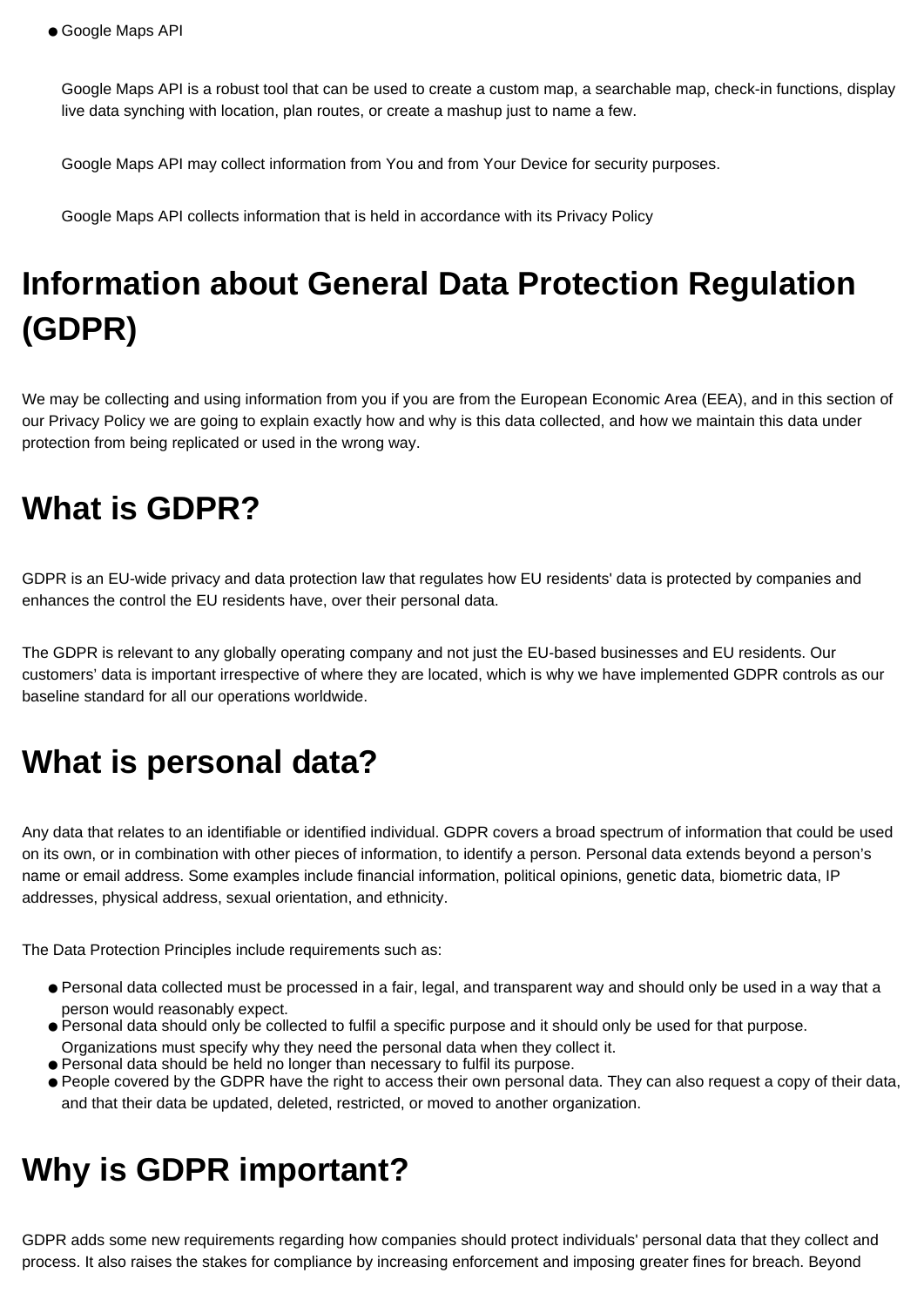these facts it's simply the right thing to do. At Allianz Biosciences Pvt Ltd we strongly believe that your data privacy is very important and we already have solid security and privacy practices in place that go beyond the requirements of this new regulation.

# **Individual Data Subject's Rights - Data Access, Portability and Deletion**

We are committed to helping our customers meet the data subject rights requirements of GDPR. Allianz Biosciences Pvt Ltd processes or stores all personal data in fully vetted, DPA compliant vendors. We do store all conversation and personal data for up to 6 years unless your account is deleted. In which case, we dispose of all data in accordance with our Terms of Service and Privacy Policy, but we will not hold it longer than 60 days.

We are aware that if you are working with EU customers, you need to be able to provide them with the ability to access, update, retrieve and remove personal data. We got you! We've been set up as self service from the start and have always given you access to your data and your customers data. Our customer support team is here for you to answer any questions you might have about working with the API.

#### **California Residents**

The California Consumer Privacy Act (CCPA) requires us to disclose categories of Personal Information we collect and how we use it, the categories of sources from whom we collect Personal Information, and the third parties with whom we share it, which we have explained above.

We are also required to communicate information about rights California residents have under California law. You may exercise the following rights:

- Right to Know and Access. You may submit a verifiable request for information regarding the: (1) categories of Personal Information we collect, use, or share; (2) purposes for which categories of Personal Information are collected or used by us; (3) categories of sources from which we collect Personal Information; and (4) specific pieces of Personal Information we have collected about you.
- Right to Equal Service. We will not discriminate against you if you exercise your privacy rights.
- Right to Delete. You may submit a verifiable request to close your account and we will delete Personal Information about you that we have collected.
- Request that a business that sells a consumer's personal data, not sell the consumer's personal data.

If you make a request, we have one month to respond to you. If you would like to exercise any of these rights, please contact us.

We do not sell the Personal Information of our users.

For more information about these rights, please contact us.

## **California Online Privacy Protection Act (CalOPPA)**

CalOPPA requires us to disclose categories of Personal Information we collect and how we use it, the categories of sources from whom we collect Personal Information, and the third parties with whom we share it, which we have explained above.